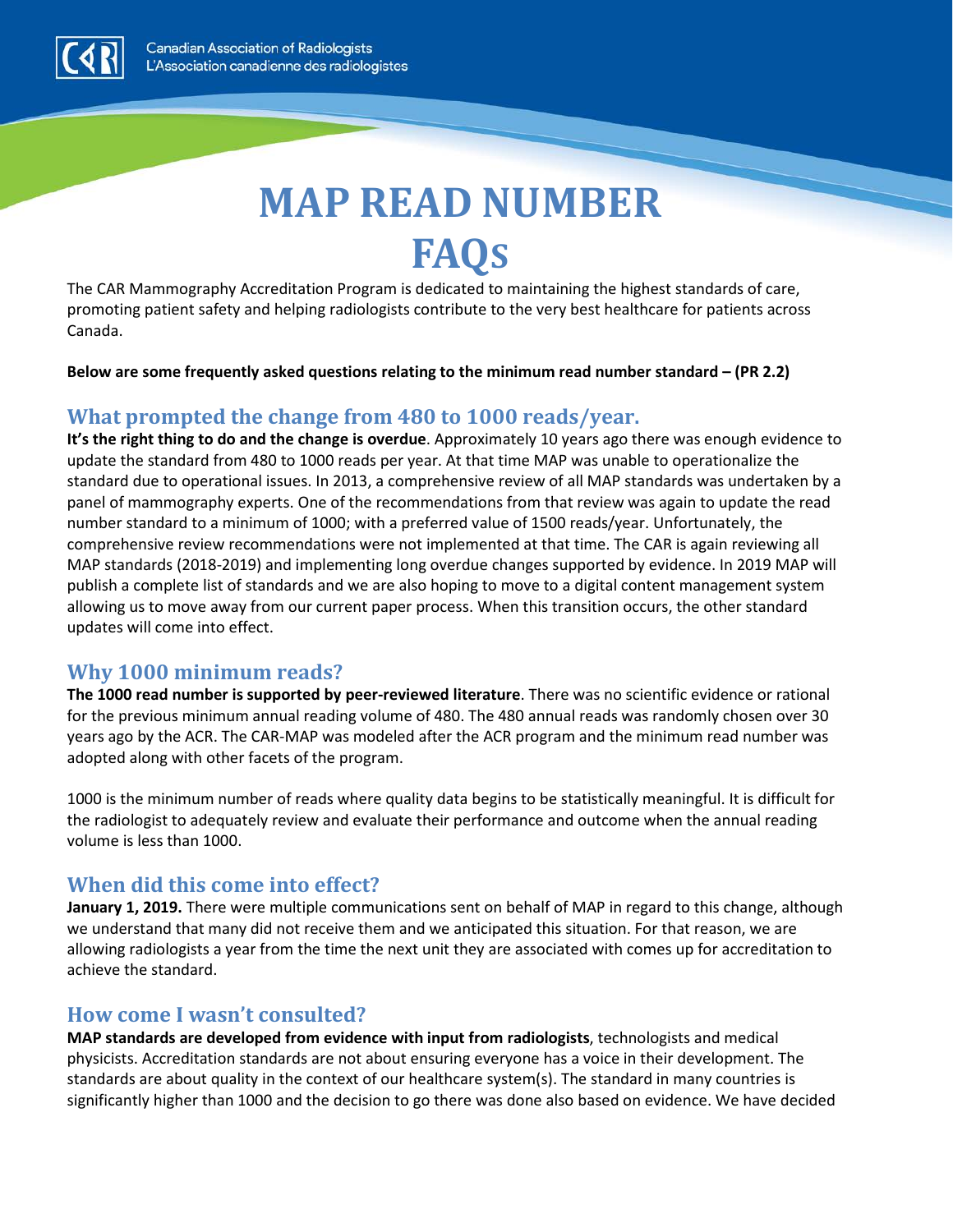on a reasonable achievable standard intended to drive quality.

We do apologize if you did not receive any communications about the change. We will attempt to communicate changes to MAP out earlier next time.

#### **What is a "read". Please define what a read is.**

Below is the MAP definition of what counts towards a radiologist read number

- **Screening Mammogram** 
	- o Reporting of a mammogram for screening purposes including all previous cases = 1 read
- **Diagnostic interpretation** 
	- o Any reporting of a mammogram for diagnostic purposes including all previous diagnostic and/or screening cases = 1 read
- **Double read** 
	- $\circ$  2<sup>nd</sup> review of a diagnostic or screening mammogram after a primary report has been completed = 1 read. Evidence of a double read program should be available.
- **Quality Improvement review**
	- o Review of a diagnostic or screening mammography after the case report has been issued. Intention of review is to provide peer-review feedback. Must have evidence of a quality improvement program.
- **Interpretation/Review from a course**
	- o Course review certificate with number of reads attained.

#### **Can I do double, QI or case review reads on any workstation or my IPAD?**

**No.** To be recognized, MAP requires all reads be done on an approved workstation. This means the workstation is compliant with all MAP standards, assessed annually by a medical physicist and undergoes regular quality assurance checks.

# **Does reviewing a tomosynthesis stack along with the traditional digital image(s) from a single patient case count as 1 or 2 reads?**

Review/reporting of a single patient case including all their previous scans regardless of tomosynthesis counts as **1 read**.

#### **Do I need to report my read number every year?**

**Yes, going forward.** Currently, we only ask for a radiologist's number of reads when a unit they are associated with is undergoing accreditation/re-accreditation. Beginning in 2021, all radiologists will be required to provide their read numbers annually. A software portal will be provided to enter the information and further guidance will be provided there. We will be asking all radiologists and facilities to report based on the calendar year (Jan 1 to December 31). By fixing the reporting dates we will eliminate any variability and we have appropriate information if exemptions need to be made.

#### **What evidence is required to demonstrate my read number**

At this time **evidence is only required if requested**. You will be provided a form in which to enter your read numbers broken down by category. That form will also outline what evidence is required. For screening or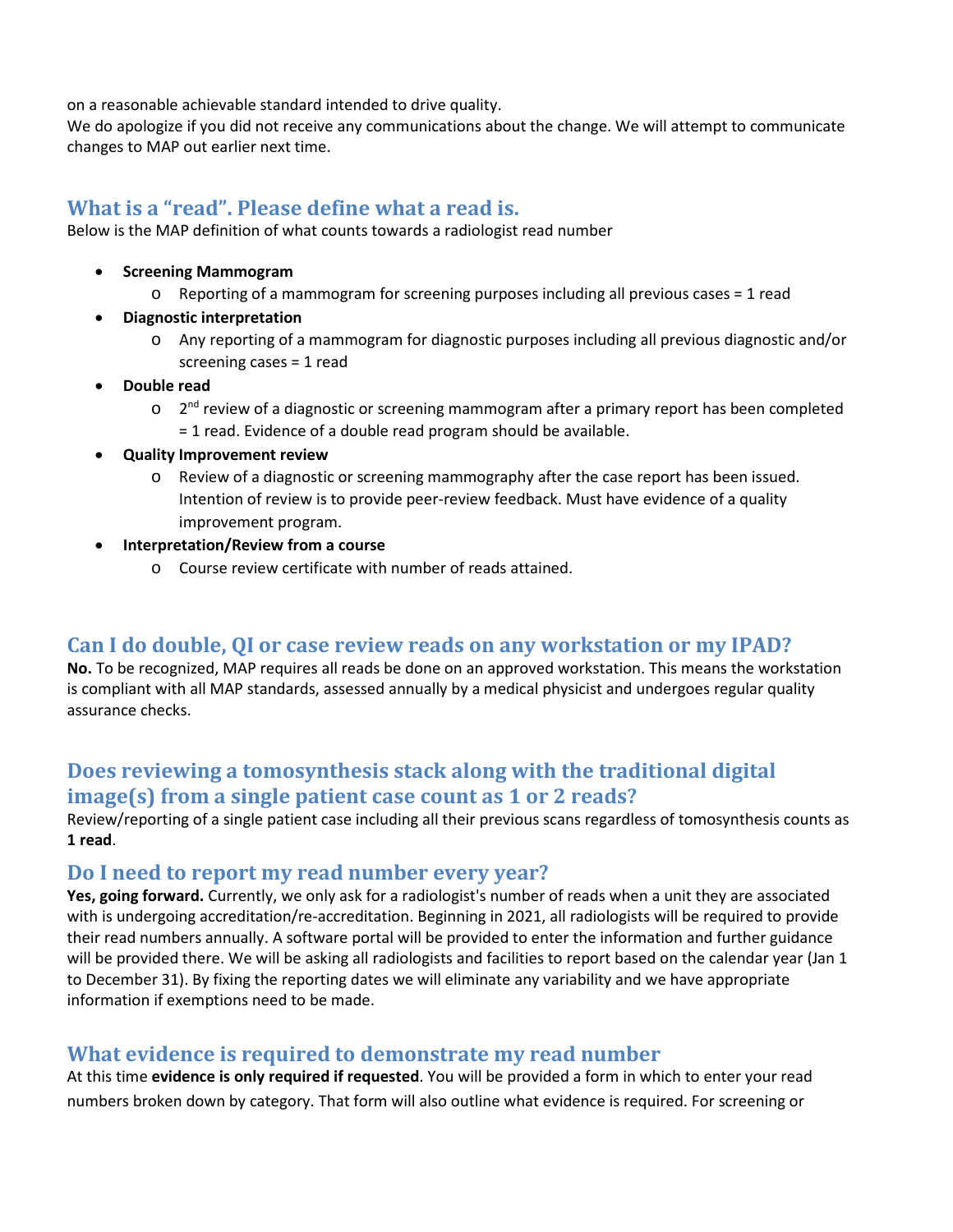diagnostic reads, PACS output would be ideal. With regards to double reads, we would accept any official documentation outlining your double screen program. Similarly, for Quality Improvement reads, demonstrated evidence of a QI program would be required.

#### **How can I increase my read number?**

A double read program is an effective means of increasing read number while also improving specificity and/or sensitivity depending on the type of double read program.

The ACR Breast Imaging Boot Camp with Tomosynthesis can be used to augment your read number. (more information below).

You can also attend the annual Canadian Society of Breast Imaging Conference where workshops will be available. The CSBI intends to offer additional learning programs.

In the near future, we will guide you to the CAR learning management system, RAD Academy where we are working to create content for radiologists to complete modules that not only provide reads but also CPD credits.

You could also organize a case review………

#### **Would a review of a case collection qualify as cases read?**

**Yes,** we would count a case collection review as case reads. We will require documentation. The nature of the documentation could vary. Sufficient evidence that this review took place should be provided. If you would like to pursue a case review to build your read numbers, we will provide a template document which must be signed along with the evidence you feel is appropriate.

#### **Do I need to review both screening and diagnostic mammograms to qualify for MAP approval?**

**NO.** MAP does not require both diagnostic and screening mammography. However, MAP recommends that radiologists review a mix of screening and diagnostic mammograms. There is evidence that performing both as part of regular practice optimizes sensitivity and specificity.

# **Do all radiologists who read from an accredited mammography unit need to be MAP approved?**

**YES.** If an unapproved radiologist is reporting from an accredited unit, that unit will lose it accreditation status. A radiologist providing locum services for mammography is expected to meet the same standard as a permanent radiologist. When a radiologist cannot meet the MAP requirement, the facility in question must contact the MAP team to make note of their situation. In special circumstances, exceptions can be made.

# **I only read diagnostic mammography must I also read 1000/year?**

No, although it is strongly recommended that radiologists reading only diagnostic mammography achieves 1000 reads per year it is mandatory that they do a minimum of 500 diagnostic reads. As stated above it is recommended that radiologists read both diagnostic and screening mammography as evidence indicates that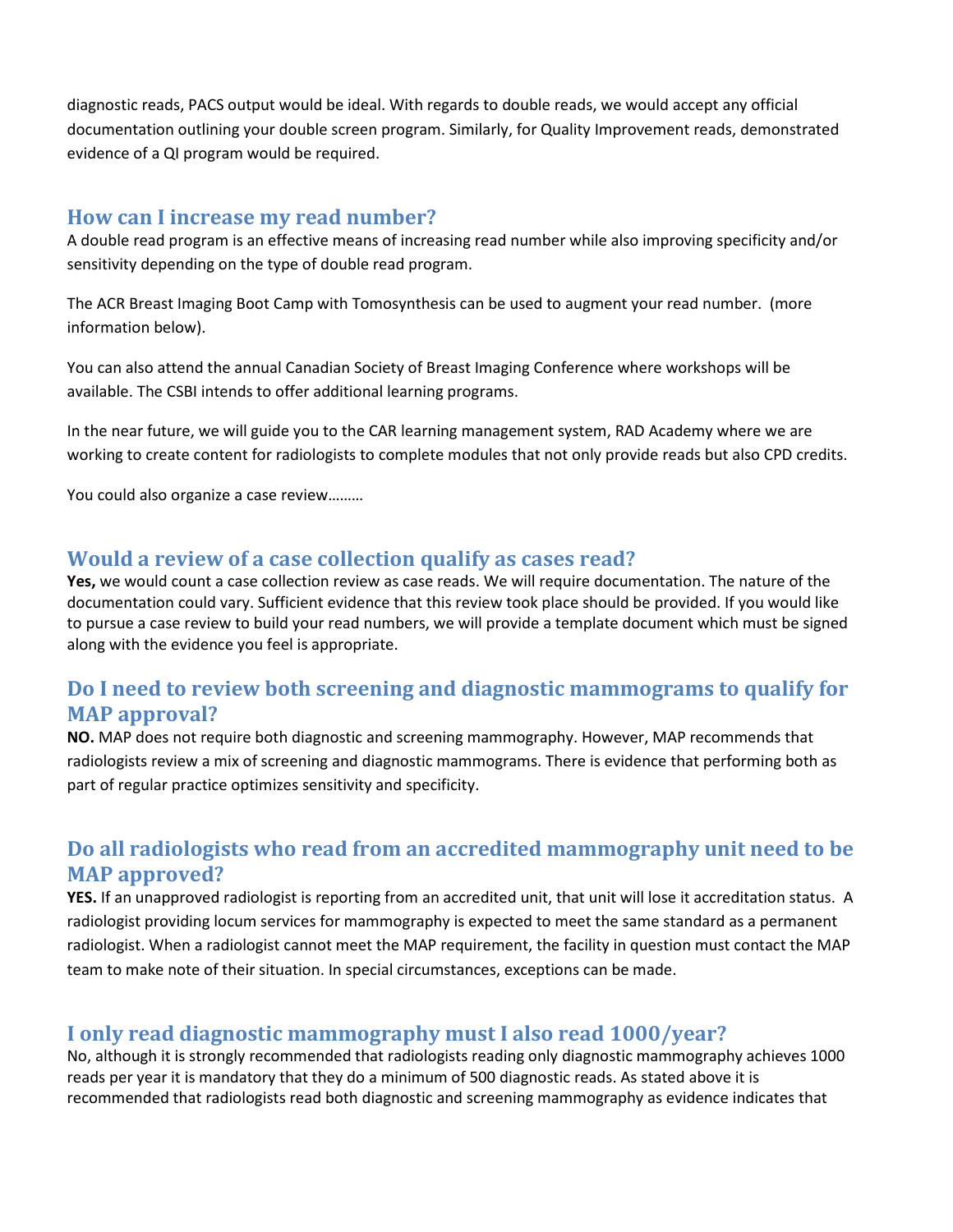doing both increases sensitivity and specificity. If you read any screening mammography, you must achieve 1000 reads/year.

#### **If a locum radiologist from another country is providing services, will their reads from that country count toward the 1000 reads/year?**

**Yes,** reads from another country would normally count, especially from countries which practice mammography in the same manner as Canada. All locums must be registered with MAP and we treat each case independently.

#### **I have heard that exemptions for achieving the minimum 1000 reads can be made. Is there a list of exemptions?**

**No,** there is no publicly available list of exemptions. We will treat each unique case with the attention it deserves to ensure that quality is the priority. As an example, if you provide reading services to a facility which does not perform 1000 mammograms annually, you are not guaranteed an exemption. There are other means to increase your read number as outlined above. We will expect a radiologist or facility to have utilized all possible means to reach the defined read standard prior to an exemption being issued.

#### **How many reads would I get from attending the ACR Breast imaging Boot Camp with Tomosynthesis?**

You will receive credit for approximately **240 reads** as well as 34.25 AMA PRA Category 1 credits which MAP recognizes as equivalent to MOCOMP Category 1 credits.

#### **Is there a discount to attend the ACR Breast Imaging Boot Camp?**

**Yes,** there is a discount of \$500 for CAR members who would like to attend the ACR Breast Imaging Boot Camp. The code to receive your discount is within the CAR Rad Academy.

- Non-member Price:  $$5,000.00$  USD  $$500 = $4500$  USD
- Member Price:  $$3,500.00$  USD  $$500 = $3000$  USD

### **Most of the referenced journal articles from the December 2018 communication to MAP facilities center around screening mammography. Does the literature support a 1000 read minimum for diagnostics mammography?**

**Yes**. You are correct in that the literature review sent out in the December communication was focused on screening mammography. There is sufficient evidence to apply the same standards to diagnostic mammography. There is also sufficient evidence to support a higher minimum standard than 1000 read/year. Many countries require up to 5000 reads/year. There is also evidence to support improved outcomes when the radiologist participates in both screening and diagnostic mammography.

We recognize that some provinces have separated diagnostic from screening mammography. The CAR and CSBI's position is that this should not be the case, that radiologists participating in breast imaging read both screening and diagnostic mammography.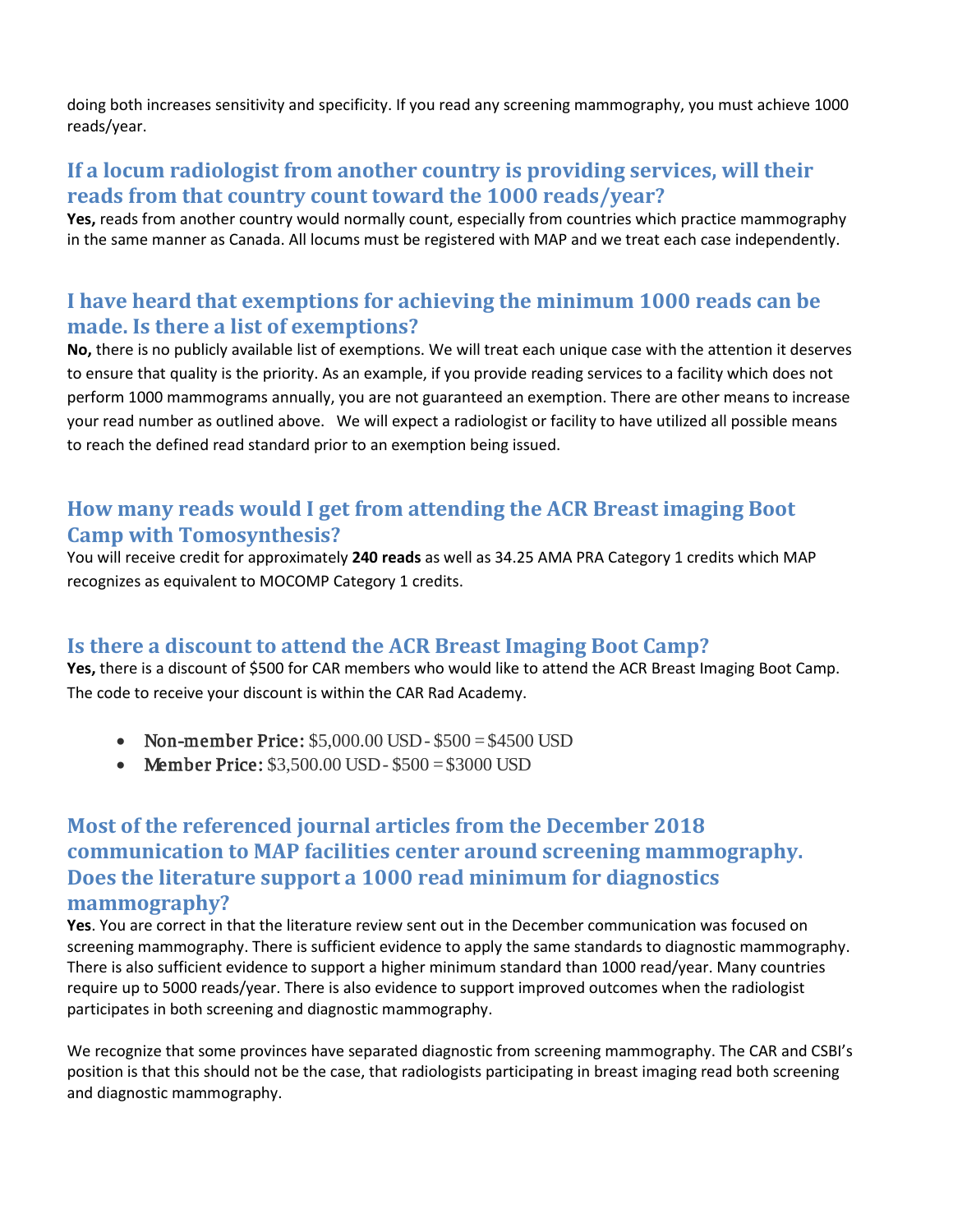# **I've seen evidence that radiologists can underperform even if they read over 1000 reads/year. Can someone performing under 1000 reads/year not be a good performer? Has MAP not considered identifying underperformers instead of focusing on a minimum read number?**

**Yes; however, the 1000 min still stands.** Because the incidence of cancer is relatively low, any metrics on radiologist's performance require an absolute minimum of 1000 reads to have any validity. It is the position of the CAR that radiologists should be performing their own annual performance assessments. One of the questions we ask of facilities during accreditation/re-accreditation is if you are evaluating your own performance metrics. Meeting this new standard will enable this practice.

As for the CAR identifying underperformers, it would be logistically impossible to collect performance metrics for every radiologist involved in MAP. It would require tracking all performance data over multiple years. The literature is clear that increased reading volume improves performance.

### **Has MAP considered the effect this change will have on the retention and recruitment of radiologists into mammography?**

**Yes.** Updating the read standard is an evidence-based decision. Our focus is quality mammography and improved patient outcomes. The women of Canada know that the CAR-MAP stands for high quality mammography and this change shows that the primary focus of radiologists is the patient. This change may result in some radiologists foregoing the practice of mammography. We cannot ignore evidence because it is inconvenient. The CAR believes that our primary focus must be quality and improved patient outcomes.

**Can radiologists who have lost approval to read mammography continue to perform breast procedures (aspirations, biopsies, fine wire locs, etc..)** No. Accreditation applies to all breast procedure as well as mammography interpretation.

# **If a site is accredited, any radiologist who performs these procedures must meet all requirements of accreditation. Will screening program throughout the country come into line with this new standard?**

**We can't say.** We believe there should be a national standard for mammography within Canada. We would like to work with the provincial screening programs to voice our message of a common standard uniformly applied throughout the country. The separation of screening and diagnostic mammography in some provinces will also be a topic for discussion as we lobby for the individual radiologist to be able to access both of these areas.

#### **Has MAP considered that getting the read numbers up to the standard will not be achievable for some?**

**Yes,** we have explored this situation in detail. Our estimation is that approximately 5% of radiologists within MAP will not readily meet the standard. Some of these 5% would qualify for an exemption and the rest would be required to either build their reads in other ways.

# **Why does it seem like Mammography standards are more stringent that those for other modalities?**

**More DATA is available.** Mammography has led the way for quality imaging and reporting. The CAR-MAP has been the driver of quality improvement in mammography in Canada. A recently published paper detailed the